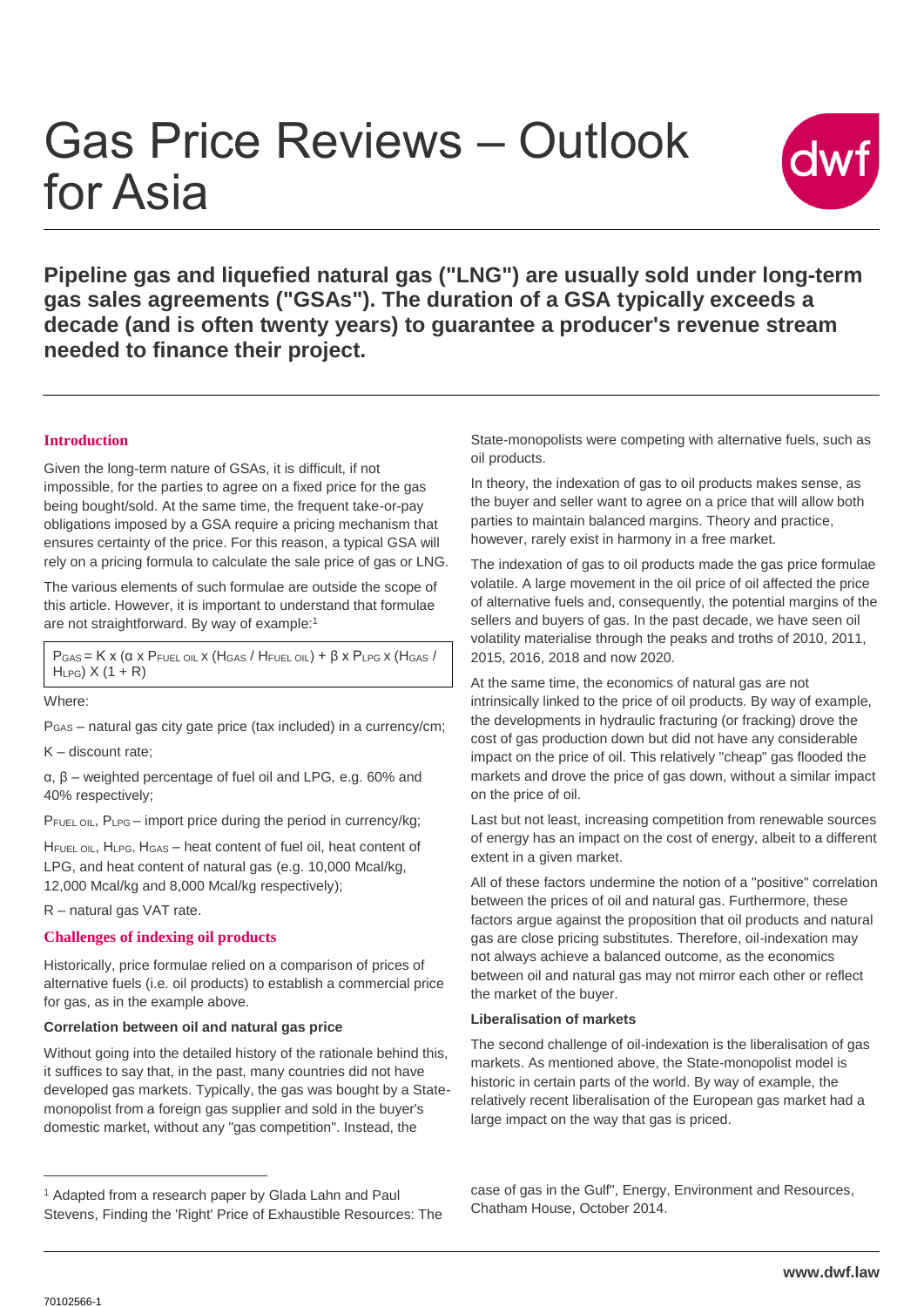As monopolies broke up, consumers were given the choice between different gas suppliers instead of having to decide between gas and alternative fuels. This free market meant that gas was increasingly competing with other gas, instead of alternative fuels.

This highlights a different argument in relation to oil-indexed formulae: in markets where the competing fuel is gas, a reference to alternative fuels may not achieve a commercial result.

#### *Gas hubs*

The third challenge with oil-indexed formulae is the emergence of gas hubs in different parts of the world. The model for gas hubs was first developed in North America with the creation of the Henry Hub in the early 1950s. European gas hubs, such as the National Balancing Point (NBP) and the Title Transfer Facility (TTF), are more recent (1996 and 2003, respectively).

A gas hub, in essence, is a free market where a significant amount of trade in gas takes place. This improves transparency through higher trading, and allows for a reflection of the overall price trends since individual trades have less impact on the overall trend of sales.

Due to its high liquidity, price transparency and relevance, many argue that hub-indexation is more preferable for the purposes of a GSA than oil-indexation.

## **Price review clauses**

In the introduction to this article, it was acknowledged that a GSA is a long-term instrument designed to stabilise the margins achieved by a buyer and a seller of gas over time. However, the potential challenges of oil-indexed formulae are that, even with the best of efforts, a price formula may lead to uncommercial results.

For this reason, a GSA will also typically include a price review clause. This allows the parties periodically to renegotiate the price of gas under a particular GSA. An example of a price review clause is the infamous Atlantic LNG GSA:<sup>2</sup>

"*(a) If at any time either Party considers that economic circumstances in Spain beyond the control of the Parties, while exercising due diligence, have substantially changed as compared to what it reasonably expected when entering into this Contract or, after the first Contract Price revision under this Article 8.5, at the time of the latest Contract Price revision under this Article 8.5, and the Contract Price resulting from application of the formula set forth in Article 8.1 does not reflect the value of Natural Gas in the Buyer's end user market, then such Party may, by notifying the other Party in writing and giving with such notice information supporting its belief, request that the Parties should forthwith enter into negotiations to determine whether or not such changed circumstances exist and justify a revision of the Contract Price provisions and, if so, to seek agreement on a fair and* 

*equitable revision of the above-mentioned Contract Price provisions in accordance with the remaining provisions of this Article 8.5.*

*(b) In reviewing the Contract Price in accordance with a request pursuant to sub-Article 8.5(a) above the Parties shall take into account levels and trends in price of supplies of LNG and Natural Gas [intentionally redacted] such supplies being sold under commercial contracts currently in force on arm's length terms, and having due regard to all characteristics of such supplies (including, but not limited to quality, quantity, interruptability, flexibility of deliveries and term of supply).*

*(c) The Contract Price as revised in accordance with this Article, shall in any event, allow the Buyer to market the LNG supplied hereunder in competition with all competing sources or forms of energy … in the market of the Buyer at the point of consumption, taking into account, inter alia, all appropriate operations, services and risks which are usual in the Natural Gas industry from the points of import for handling and marketing the Natural Gas in all market segments when due regard is given to all characteristics of the LNG supplied under this agreement … and on the basis that sound marketing practices and efficient operations on the part of the Buyer are assumed and such Contract Price shall allow the Buyer to achieve a reasonable rate of return on the LNG delivered hereunder.*

*(d) Neither Party shall request a Contract Price revision to be effective as of the date which is earlier than twelve (12) Months following the Date of First Commercial Supply and no Party shall request any further revision to be effective as of a date which is earlier than three (3) Calendar Years after the date as of which such Party has last requested a revision to be effective.*

*(e) Unless the Parties agree otherwise, no price revision shall be effective:*

*(i) earlier than provided for in (d) above;*

*(ii) retroactively before the date of notification of the request of such revision; or*

*(iii) earlier than six (6) months before the date on which agreement is reached or arbitration proceedings are initiated on such revision, whichever is the latest.*

*(f) If agreement is not reached within six (6) months from the date of notifying the request for Contract Price revision, either Party may submit the matter to arbitration for decision in accordance with the criteria set out in sub-Articles (b) and (c) above.*

*(g) While, and notwithstanding, the Parties have not reached agreement and no arbitration award is effective, this Contract shall remain in full force and effect and the rights and obligations of the Parties, including, without limitation, the* 

 $\overline{a}$ <sup>2</sup> *Gas Natural Aprovisionamientos, SDG, S.A. v. Atlantic LNG Company of Trinidad and Tobago* (2008) WL 4344525 (S.D.N.Y.)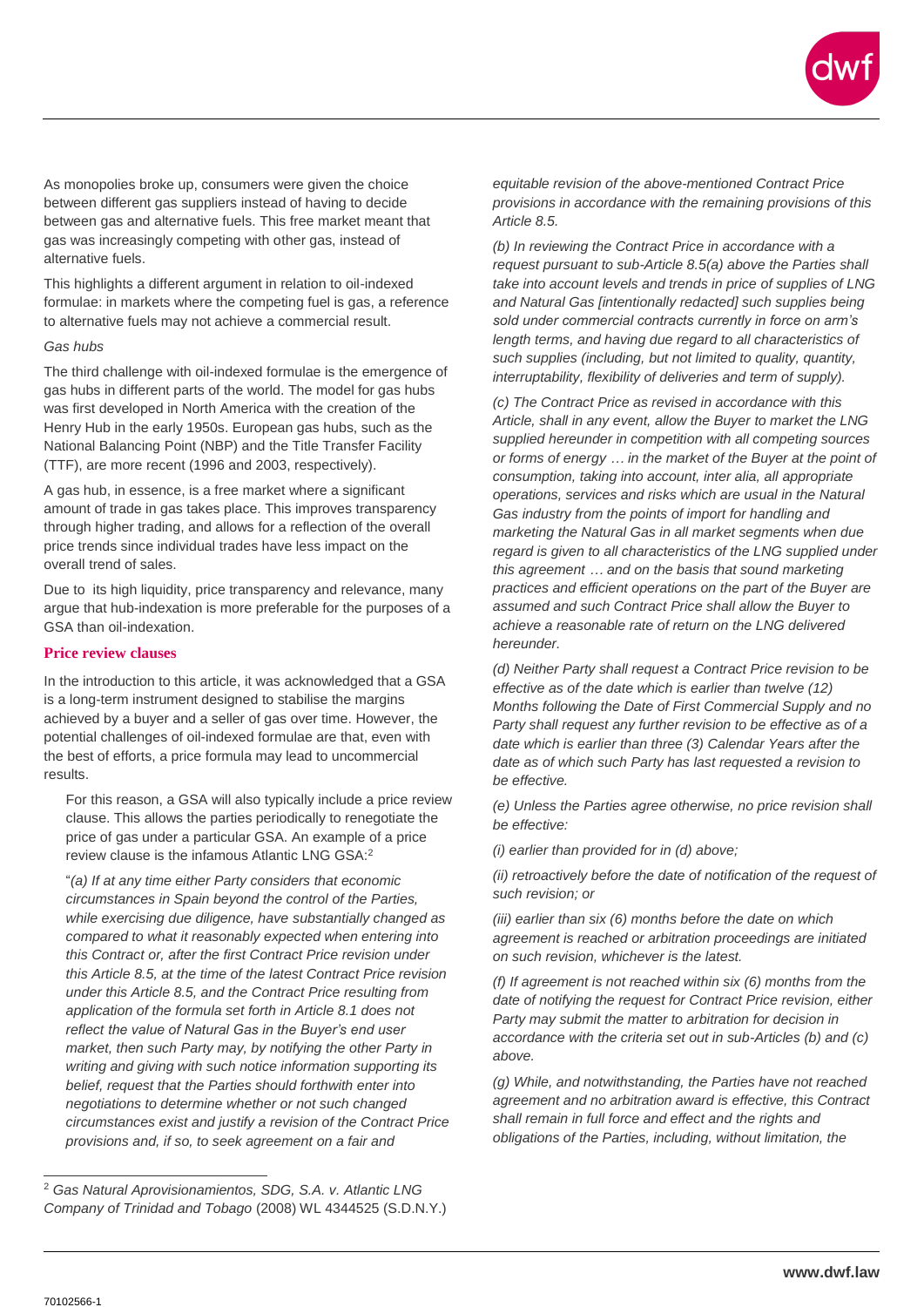

*obligations of the Seller to sell and deliver and the obligations of the Buyer to take and/or pay for LNG at the Contract Price shall remain in effect.*

*(h) Each Party shall provide all necessary information to substantiate its own claim. No Party shall be required to disclose any business secrets or breach any confidentiality undertaking nor to provide such information as the other Party may need to substantiate its claim.*"

A similar price review clause can be found in the GSA entered into between Pakistan's State Oil Company and Qatar Liquefied Gas Company in February 2016:<sup>3</sup>

"*15.2 Contract Price Review*

*15.2.1 A Party may give a notice ("Price Review Notice") to the other Party to renegotiate the Contract Price no earlier than [intentionally redacted].*

*15.2.2 Following the issue of the Price Review Notice, the Parties shall meet in good faith and discuss the matter with a view to agreeing what Price Adjustment (if any) is required.*

*15.2.3 If the Parties agree upon such matters, they shall amend the Contract Price to reflect the revisions (if any) so agreed. Such revised Contract Price shall apply from the Review Date pursuant to Clause 15.2.5 until the end of the Supply Period and neither Party is entitled to give a further Price Review Notice to the other Party.*

#### *15.2.4 [intentionally redacted]*

*15.2.5 Any Price Adjustment which is agreed by the Parties shall take effect in respect of all deliveries of LNG under this Agreement for which the Completion of Unloading falls on or after the date of the Price Review Notice (the "Review Date"). Until any such Price Adjustment has been agreed, the Contract Price shall be determined on a provisional basis under the formula prevailing prior to the Price Adjustment. Where a Price Adjustment is agreed after the relevant Review Date, a perspective calculation and reconciliation (as to the difference between the adjusted Contract Price and the Contract Price provisionally applied, in respect of all delivered of LNG from the Review Date) shall be made, and the resulting adjustment payment (together with the interest at the Base Interest Rate from the invoice due date for each such delivery up to the date of such adjustment payment) paid by the Party from which it is due.* 

*15.2.6 This Agreement and, in particular, the rights and obligations of the Parties, including, without limitation, the obligations of the Seller to sell and deliver and the obligations of the Buyer to take and/or pay for LNG at the Contract Price, shall remain in full force notwithstanding that the Parties have not reached agreement on a Price Adjustment, unless and* 

*until terminated in accordance with Clause 15.2.4 or Clause 24.*"

While price review clauses vary, they usually include:

1. **Trigger**: an event that needs to take place before a price review can commence. The trigger could be the passage of a period of time (e.g. every three years) and/or an external event. The typical external event is a change in the buyer's market that affects the value of natural gas and is not captured by the agreed price formula.<sup>4</sup>

The burden of proof in this situation would be on the party engaging the price review clause.

- 2. **Process**: the parties agree on a series of steps that must be taken if a party believes that a Trigger has occurred. This could include the requirement for a notice, a mandatory negotiation period and/or an obligation to provide information to substantiate the engagement of the price review clause.
- 3. **Methodology**: the parties typically agree on the way in which a price formula is to be renegotiated and/or amended (provided the prescribed Trigger occurred and the agreed Process was followed). The methodology could include:
	- a) a requirement for gas to be sold competitively. This should balance the seller's and buyer's margins;
	- b) a date from which the formula should apply. Depending on this date, the amended price could apply prospectively or retrospectively; and/or
	- c) a mechanism to effect a balancing payment in the event that the formula is applied retrospectively. In other words, if there was an underpayment or an overpayment, how and/or how much a party should pay or refund.

The lack of an agreed methodology could mean that in the event negotiations are unsuccessful, an arbitral tribunal will be at liberty to adjust the formula as it deems fit. This could, as was the case with Atlantic LNG, lead to undesirable results.

Overall, a price review clause is a useful tool to balance the economics of a long-term commitment to buy and sell natural gas. However, in situations where an adjustment to a price formula is valued in the hundreds of millions or billions of US dollars, it is not surprising that not all price review negotiations are successful. If a price review negotiation is unsuccessful, the matter will be typically resolved in arbitration.

It is a widely known fact that the number of price review arbitrations have been on the rise in the past decade. Unsurprisingly, a number of price review arbitrations focus on the preference of hub-indexation over oil-indexed formulae. Hub-

 $\overline{a}$ 

<sup>3</sup> Long Term LNG Sale and Purchase Agreement between Qatar Liquefied Gas Company Limited (2) and Pakistan Company Limited dated 8 February 2016

<sup>&</sup>lt;https://psopk.com/files/home/use\_full\_links/qg\_executed\_redact ed\_version.pdf> accessed 13 April 2020.

<sup>&</sup>lt;sup>4</sup> There may also be a requirement that such change is not temporary.